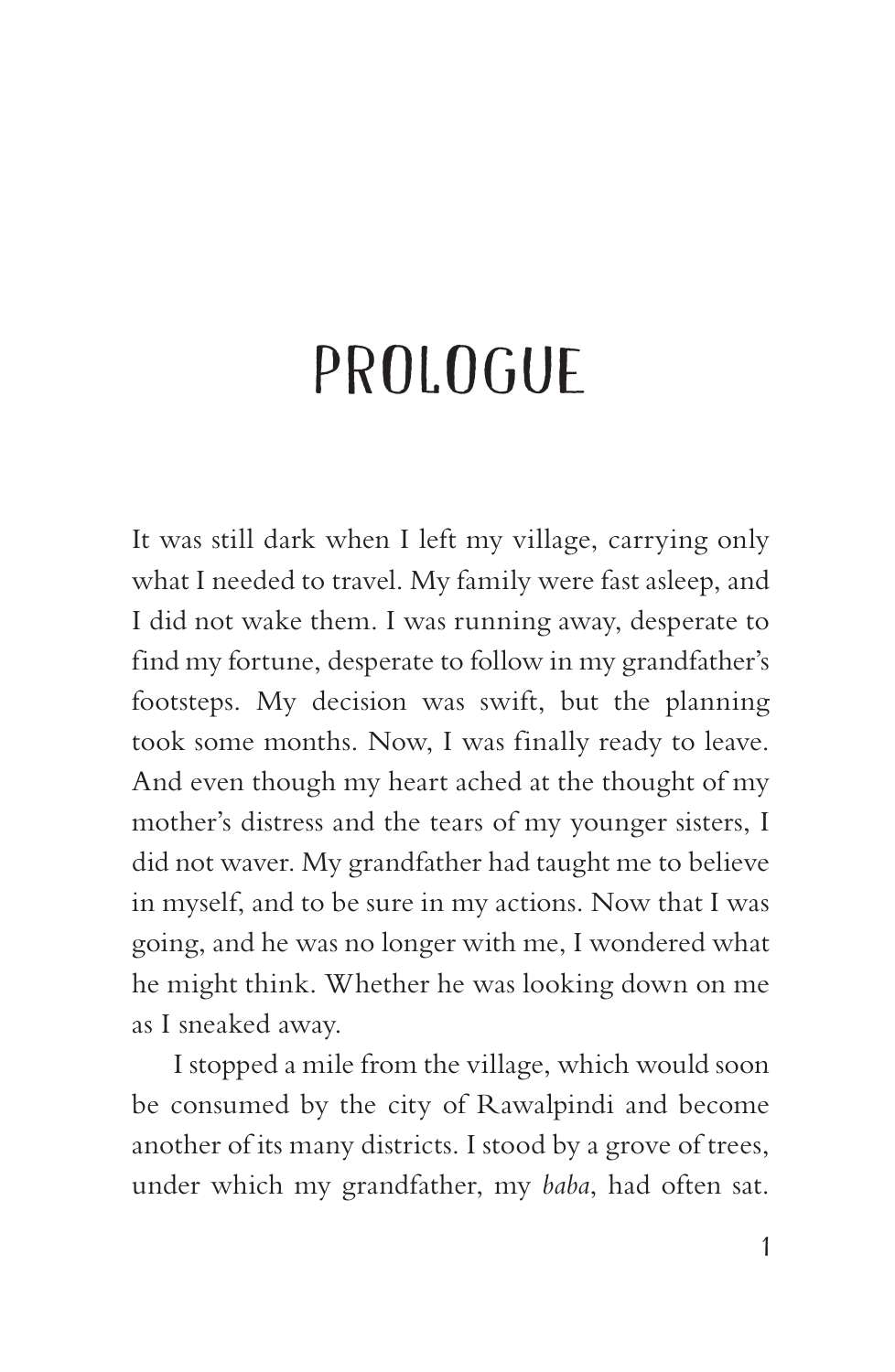There, he would take shade from the sun, chatting with his friend Mr Singh, playing cards. There, he taught me many lessons about life and told stories of his time in Europe, fighting in what they had called the Great War.

Now, as I stood and thought of him awhile, I was leaving to have my own adventures, hoping to follow Baba's example and become a man. I had no idea what awaited me, and I will admit to some fear. Mostly, however, I was excited. Baba had no gravestone to mark his passing. Instead, I touched his favourite wooden seat, under his favourite tree, and asked for his blessing.

Then, without another rearward glance, I set off on my journey. . .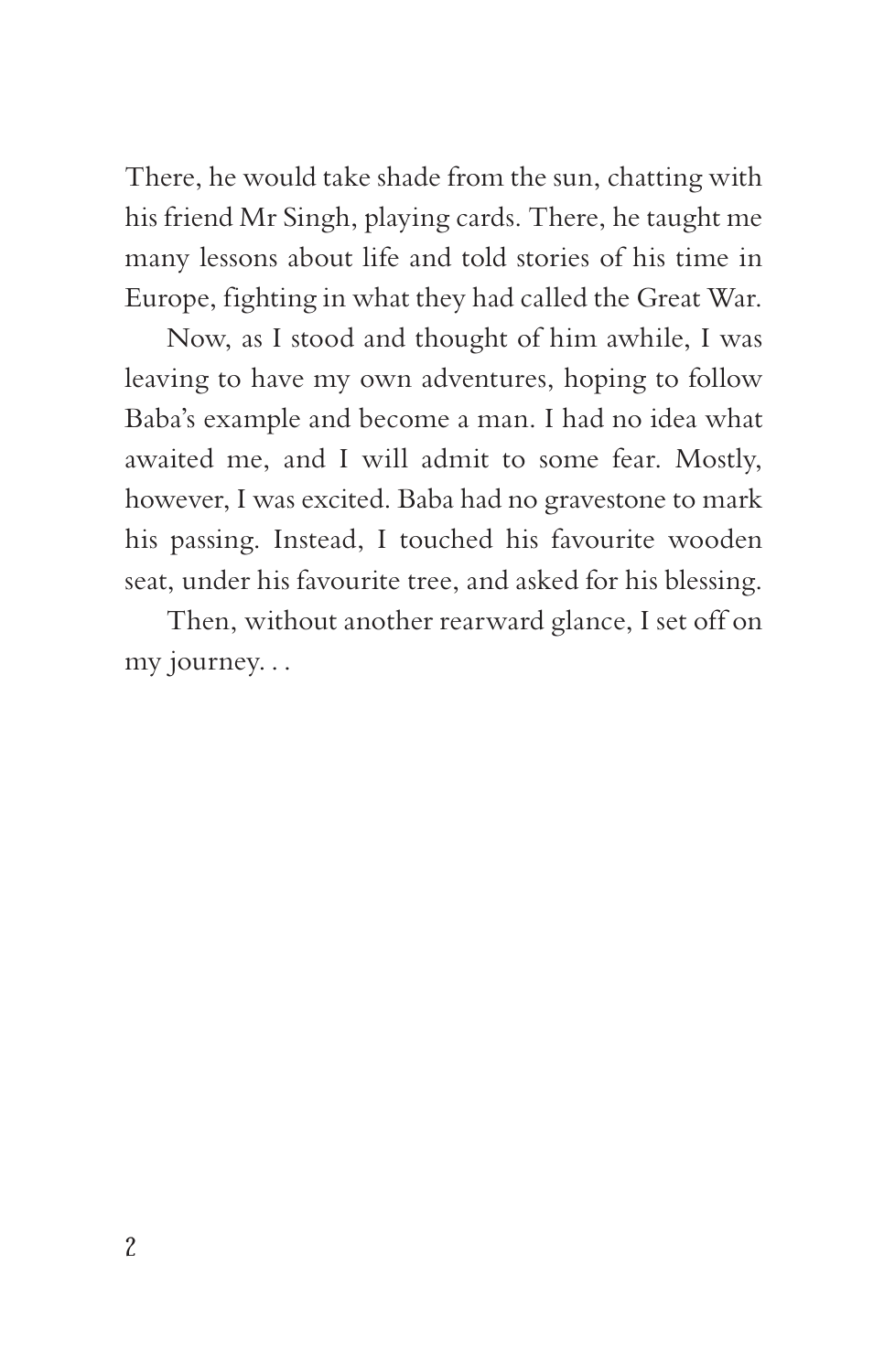## 1

We disembarked in 1939, during the coldest winter for a hundred years, many thousands of miles from home. As Company 32, of the Royal Indian Army Service Corps, we had been ordered to Europe alongside three other units. They called us Force K-6 and we were sixteen hundred men and close to two thousand mules strong, with a few horses in addition. Our British rulers had made a terrible mistake when the war began, ignoring animal corps, and relying solely on vehicles for transport. Only, when the British Expeditionary Force reached France, they found themselves bogged down by muddy and then frozen roads and lanes and fields, unable to get supplies to the front lines quickly enough. That became our job.

On our arrival, everything was covered in snow and ice – the houses, the streets, the fields. The locals shivered as they passed us by, hidden under thick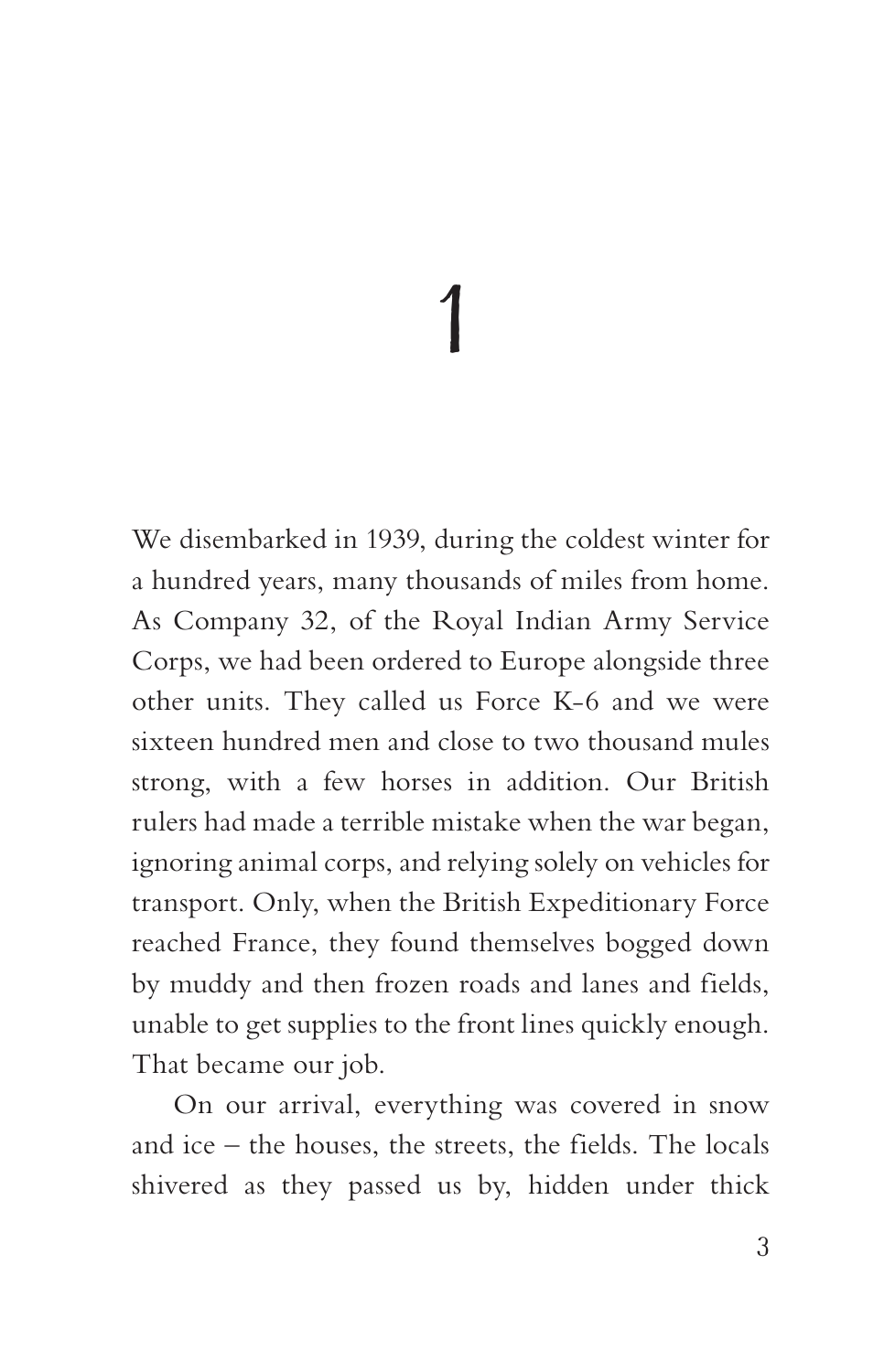layers of clothing, with moth-eaten blankets wrapped around them. The rivers and streams were frozen, and the boughs of every tree weighed down by ice and snow. Every scene seemed leeched of colour and joy and warmth, as though the whole country lay under some great depression beyond the war. I came from Rawalpindi, in the far north of India, and was used to the cold, but this was something else. It chilled my bones, and set my teeth chattering. Occasionally, the biting winds even made conversation difficult, so badly did my jaws vibrate. But at least I had a voice to find.

Our mules were silent. Always silent. They had been gagged; their vocal cords surgically altered before we embarked on the long journey from India to Marseille, in France.

"That should stop them alerting the enemy," a fellow soldier had said.

Yet, I could not bring myself to approve of such barbarism. I was very young and had little experience of cruelty. But, when we reached France, I witnessed the horror and savagery of war firsthand. Cruelty lingered everywhere in conflict. A nasty business and no mistake.

When we docked at Marseille, I had grown excited by the prospect of a foreign land. Barely eighteen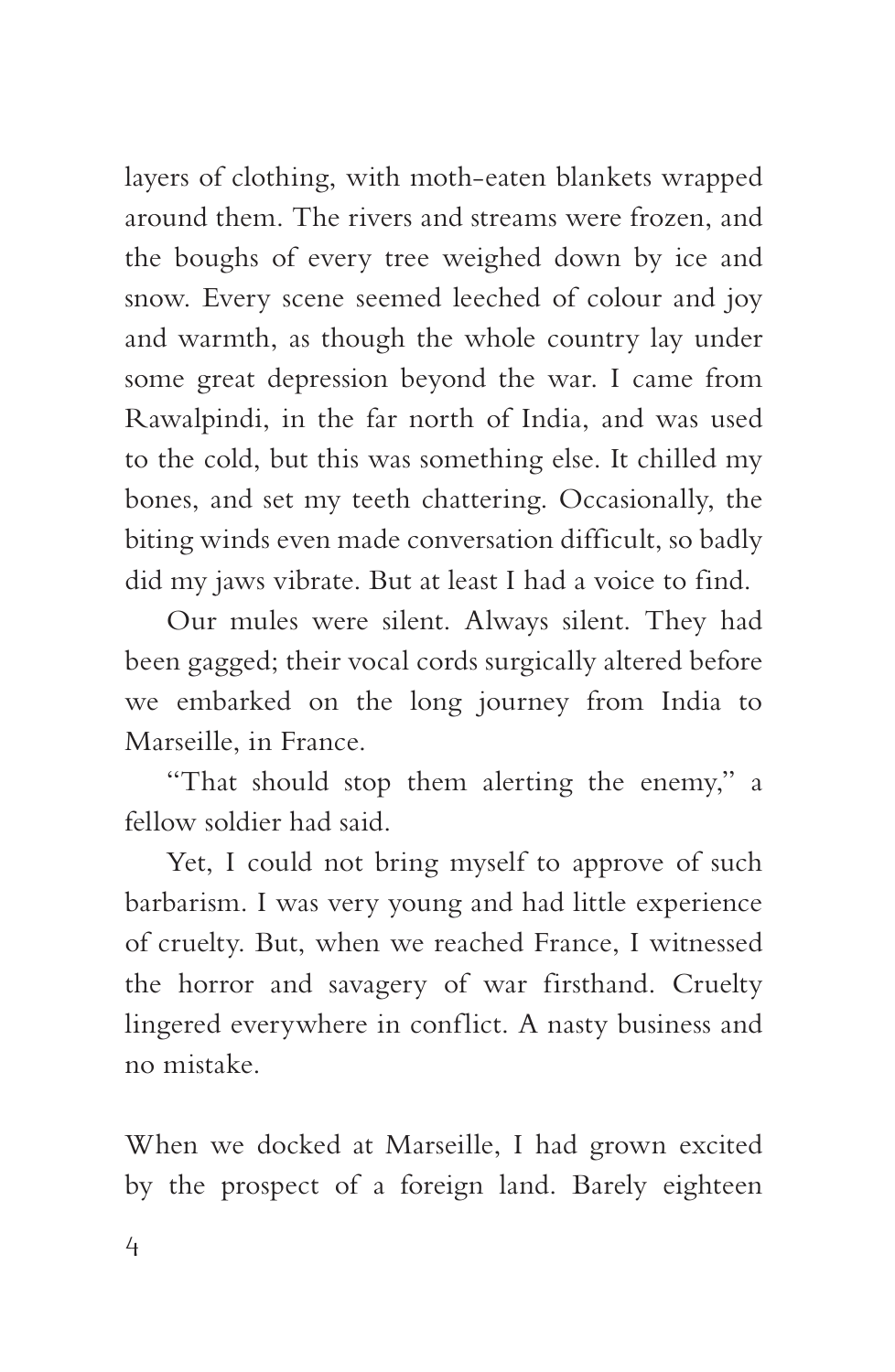according to my forged documents, in reality I was just past my fifteenth birthday. I had lied to enlist and run away from home, desperate to emulate my late grandfather, who had fought during the Great War and told tales of bravery and camaraderie, honour and duty. I looked older than my years, but at heart I was still a boy. A boy who wanted to become a man.

I knew my actions would hurt my family and cause them sorrow, but I enlisted regardless. The pull of my dreams was much too strong. I did not even stop to think. Looking back, I was immature and selfish, and yet I felt great pride too. I joined many others from my city, as we trained under the British some distance from my home. We were attached to an animal unit, specifically mules, and taught to care for our charges. To understand our vital role in supplying combat units with ammunition and food, and whatever else they required during battle. In India, we saw little action. Then, very quickly after I enlisted, the call came to join the war in Europe. Soon everything changed.

The French people were not particularly welcoming, but they did not trouble us either. Most were too busy trying to keep warm and too frightened of what lay ahead. The same lack of cordiality was true of our British comrades, which I found harder to take. Surely, we were all brothers in arms, fighting the same fight?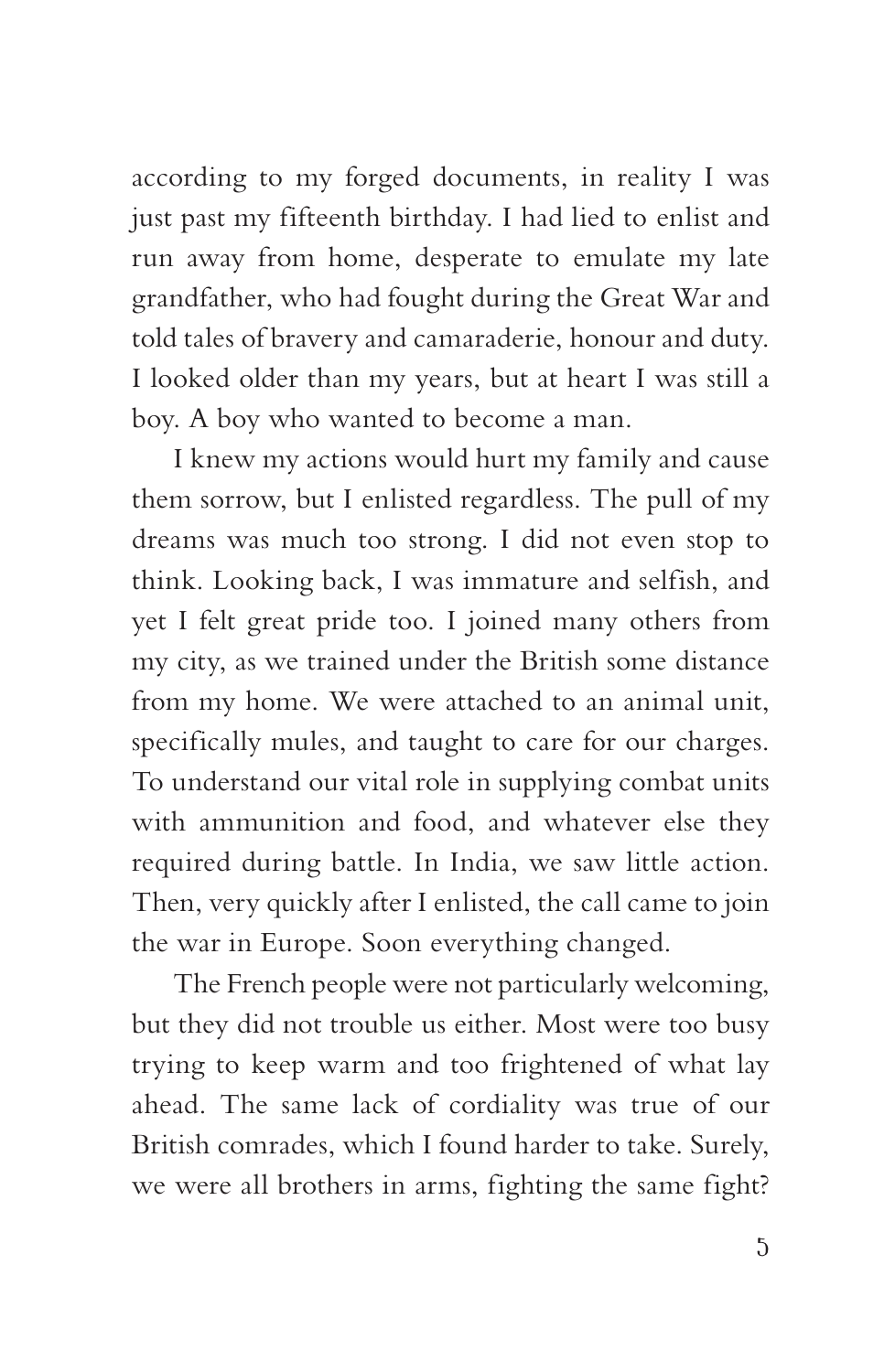However, it was wartime, and there was no use in dwelling on such things. Besides our Captain, John Ashdown, made sure we were looked after.

"We are here to do a job," he'd tell us. "As important as any other. Remember that."

After disembarking ourselves and our animals, we were sent to a transit camp outside Marseille, and from there we headed north. Soon each company was sent to different postings. We moved around a great deal, becoming skilled in erecting tents at each new camp. Often, we tethered the mules under trees, or tied them to buildings, covering them in blankets as protection from the cold and retreating to our shelters. Despite the freezing temperatures, we tried to warm ourselves with tea and hardtack biscuits, and some tinned bully beef. It was far from ideal, but it was all we had.

During my first month, I was weary and cold, and uncertain of why I'd chosen to join up. I had dreamt of grand buildings, exotic food and friendly folk, but all I saw of that great country was fields and trees and mud and snow. Rawalpindi was chaotic and haphazard, warm and inviting. The France I first encountered was none of these things. My closest comrade, Mushtaq Ahmad, grew annoyed when I said as much aloud.

"What did you think we would find, brother?" Mush asked me. "We are at war."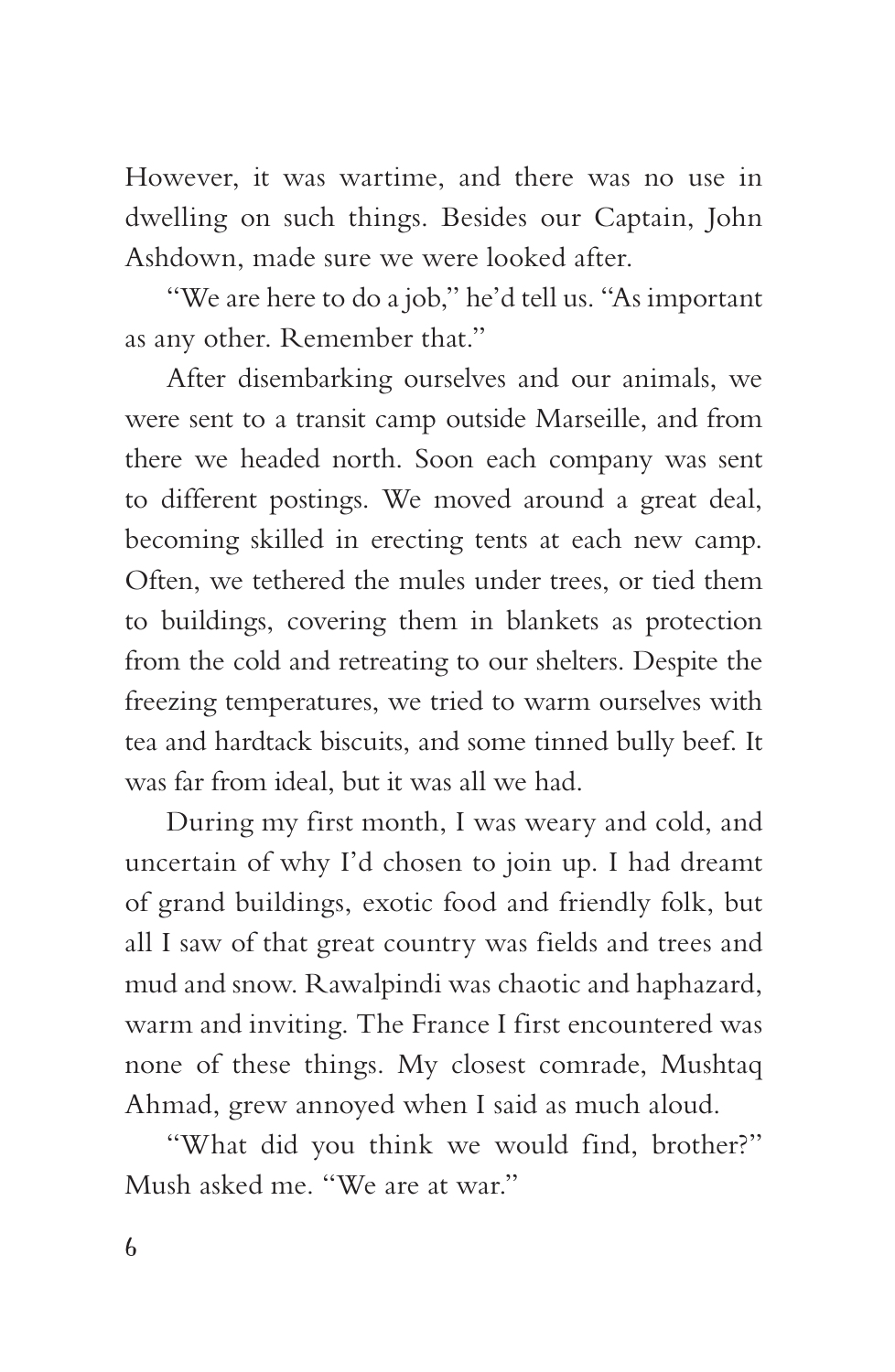"I just expected more" I replied.

"*More?*" asked Mush. "We are just Indians. These people do not think of us as equals. This is not *our* war, Faz."

Mush shook his head. He was paler than me, with green eyes and a hooked nose. His jet-black moustache swept around his mouth and was curled at the ends.

"It is our duty, Mush," I replied. "You know this."

We Indian soldiers had a motto, a rallying cry for when things were going awry. If anyone in India questioned our loyalty to the British, we would simply say "*Hukum Hai*" – it is our duty. Now, I reminded Mush of that duty.

"*Duty?*" he replied. "I am here because I had nothing, and the British pay us. I was a peasant farmer at home, without even a field to call my own. My duty is to you and the rest of our brothers. I do not care about kings and empires."

"Look," I added, picking up a tin cup full of tea. "We are cold and tired, and in a foreign land. But we have a task to perform, and inshallah, we will not shirk it. We do not run from hard work."

"I know this," he replied. "But there is nothing more than this, Fazal."

"I just thought. . ." I began

"You thought you might find a nice French girl to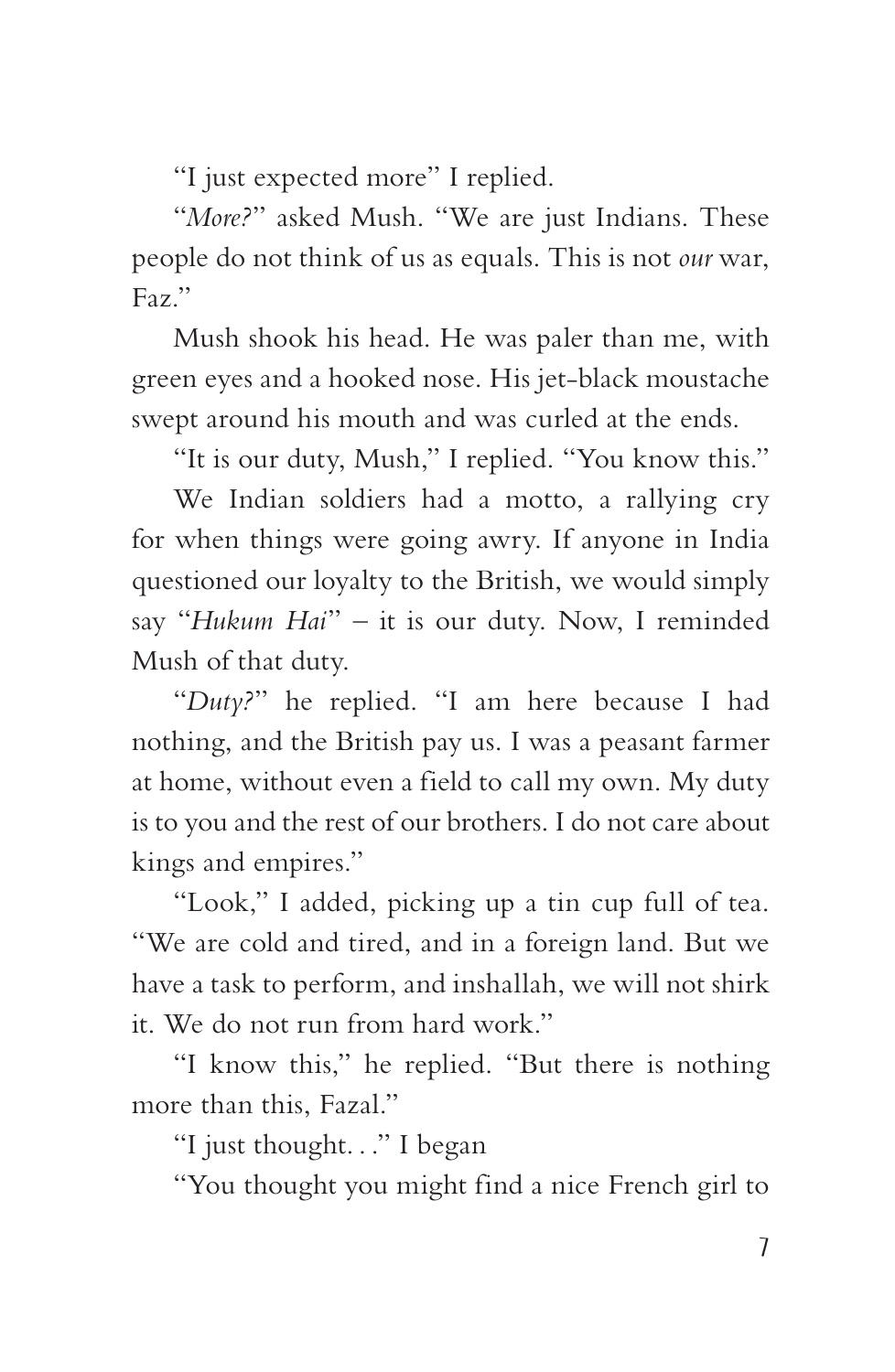take home?" he joked. "I'm sure we will meet a few blind ones."

"Idiot," I said with a grin.

"Buffoon," he replied.

Eventually I settled into a routine. Upon waking and washing, and after a breakfast of canned meat, hard bread and tea, I would groom the mules alongside my comrades. This involved checking them for signs of illness or infection and brushing their coats. Then we would check their hooves for stones and other detritus, removing anything we found with spiked hoof picks. Occasionally, the veterinary officers would ask about the mules' welfare, and I would be asked to translate.

"You've a good grasp of the language, Khan," Sergeant Buckingham said one morning.

"Yes, sir," I replied. "My school followed a British curriculum."

"You come from a well-to-do family then?" said Sergeant Buckingham.

"Not so well-to-do," I told him. "But we have decent enough lives. My father works as a court administrator and my grandfather fought during the Great War."

"My father too," he replied, his expression darkening. "Died at The Somme. I never really knew him."

"I am sorry," I said. "My condolences."